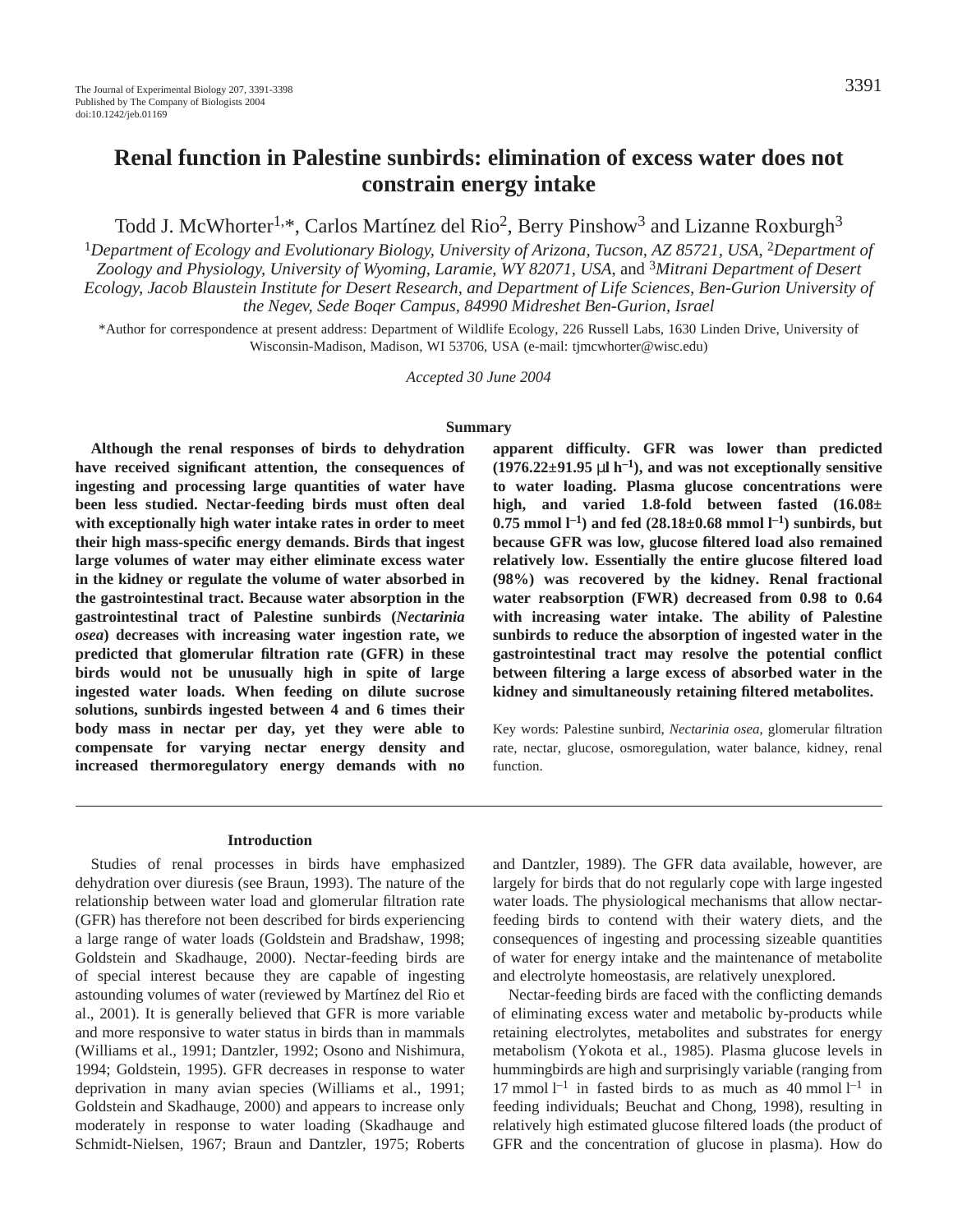# 3392 T. J. McWhorter and others

these birds prevent the loss of glucose to urine? In the mammals and birds for which renal glucose recovery has been investigated (summarized in Beyenbach, 1985), the high plasma glucose concentrations found in nectar-feeding birds would lead to severe renal glucose loss and presumably osmotic diuresis. Hummingbirds produce extremely dilute urine (Calder and Hiebert, 1983; Lotz and Martínez del Rio, 2004) and the morphology of their kidneys suggests that they are well suited for water disposal (Johnson and Mugaas, 1970; Casotti et al., 1998; Beuchat et al., 1999). Because hummingbirds also appear to absorb essentially all ingested water (McWhorter and Martínez del Rio, 1999), they probably rely on a large renal capacity for water elimination (and thus energetically expensive renal glucose and electrolyte reabsorption) and on relatively high rates of evaporative water loss (Lasiewski, 1964; Powers, 1992) to maintain water balance. The problem of excess ingested water, however, can be handled both from the supply and disposal sides of the equation. McWhorter et al. (2003) recently found that one species of nectar-feeding sunbird (Nectariniidae) reduces the fractional absorption of ingested water with increasing water intake rate. Sunbirds may therefore avoid a substantial absorbed water load, and thus the associated costs of recovering metabolites in the kidney and potential limitations to energy intake, when feeding on dilute nectars.

Here we report the results of experiments designed to examine the relationship between energy and water intake and kidney function in the Palestine sunbird [*Nectarinia osea* (Bonaparte 1856)], an Old World passerine nectarivore. Despite water intake rates that exceed several times their body mass per day (Lotz and Nicolson, 1999; McWhorter et al., 2003; Nicolson and Fleming, 2003), sunbirds, unlike hummingbirds, may not face exceptional renal water loads. We hypothesized that GFR in the Palestine sunbird would be lower than in hummingbirds and consistent with the allometric prediction of 4.3 ml  $h^{-1}$  for a bird of its body mass (Yokota et al., 1985; Williams et al., 1991), and would not be especially sensitive to water loading (Goldstein and Bradshaw, 1998). With this hypothesis in mind, we predicted that sunbirds would have plasma glucose concentrations comparable to those of hummingbirds (Beuchat and Chong, 1998), but relatively lower glucose filtered loads, and would consequently excrete very little glucose (McWhorter and Martínez del Rio, 2000). We further predicted that fractional water reabsorption (FWR) by the kidney would decrease with increasing water load (Goldstein and Bradshaw, 1998).

#### **Materials and methods**

#### *Bird capture and maintenance*

Male Palestine sunbirds [*Nectarinia osea* (Bonaparte 1856) (body mass  $5.81\pm0.19$  g,  $N=13$ )] were captured with drop nets on the grounds of Midreshet Ben-Gurion, home of the Sede Boqer Campus of Ben-Gurion University of the Negev, Israel (30°51′N, 34°46′E), under Israel Nature and National Parks Protection Authority permits 5981 and 7686. Birds were housed individually in outdoor aviaries (1.5 m $\times$ 1.5 m $\times$ 2.5 m) and fed a maintenance diet of two artificial nectar solutions between experiments. The diets included a 20–25% sucrose equivalent solution and a 15% sucrose solution supplemented with a soy protein infant formula (Isomil<sup>TM</sup>, Abbott Laboratories, Hoofddorp, The Netherlands) diluted to approximately 2.5 g protein per 100 g sucrose. Food and water were available *ad libitum*. Birds were also offered freshly killed fruit flies (*Drosophila* sp.) at least twice a week. During experiments, birds were housed individually in opaque Plexiglas® cages (0.3 m×0.3 m×0.3 m) with individual light sources. The front of these cages was coated with a reflective Mylar™ polyester film to create a one-way mirror effect that permitted observation of birds in a darkened room with minimal disturbance. One of the perches in the center of each cage was fitted to hang from an electronic balance (Scout II  $200~g \times 0.01~g$ , Ohaus Corporation, Florham Park, NJ, USA) so body mass could be monitored continuously. Birds were allowed to acclimate to cages for 2–3 days before experiments began and were left undisturbed in outdoor aviaries for a minimum of 7 days between trials. The study was conducted using light cycles that matched the natural photoperiod (13.25–14.5 h light). Birds were fed experimental diets, which consisted of sucrose solutions made with distilled water, for a minimum of 24 h before trials began.

#### *Experimental design*

We relied on the behavioral responses of birds to nectar of varying energy density in the design of this experiment. Typically, nectar-feeding birds reduce their food (hereafter 'nectar', normally the source of both energy and water in these animals) intake rate with increasing sugar concentration (López-Calleja et al., 1997; McWhorter and Martínez del Rio, 1999, 2000; McWhorter and López-Calleja, 2000; Martínez del Rio et al., 2001). Manipulation of sugar concentration therefore leads to a wide range of variation in the quantity of nectar (and thus water) ingested. We used a repeated-measures design in which we measured GFR and renal fractional recovery of filtered water (FWR) in eight sunbirds fed five different sugar solutions (146, 292, 584, 876 and 1168 mmol<sup>1-1</sup> sucrose) at two ambient temperatures  $(15±1)$ and 30±2°C). In a separate repeated-measures experiment, we measured urine and excreted fluid osmotic concentration and glucose concentration in eight sunbirds fed on four sugar solutions (146, 292, 584 and 1168 mmol  $l<sup>-1</sup>$  sucrose) at three ambient temperatures  $(5\pm 2, 15\pm 1)$  and  $30\pm 2^{\circ}$ C). In both experiments, we randomized the order in which diet and temperature treatments were presented to subjects. Ambient temperature was varied within the range that these sunbirds normally experience to elicit a wide range of energy demands and thus nectar intake rates. Finally, we measured the plasma glucose concentration of nine sunbirds, both when feeding on their normal maintenance diet (described above) and after a 12 h overnight fast, in a repeated-measures design. Birds were randomly assigned to the first treatment (i.e., fed *vs* fasted) and all measurements were conducted at 25±2°C.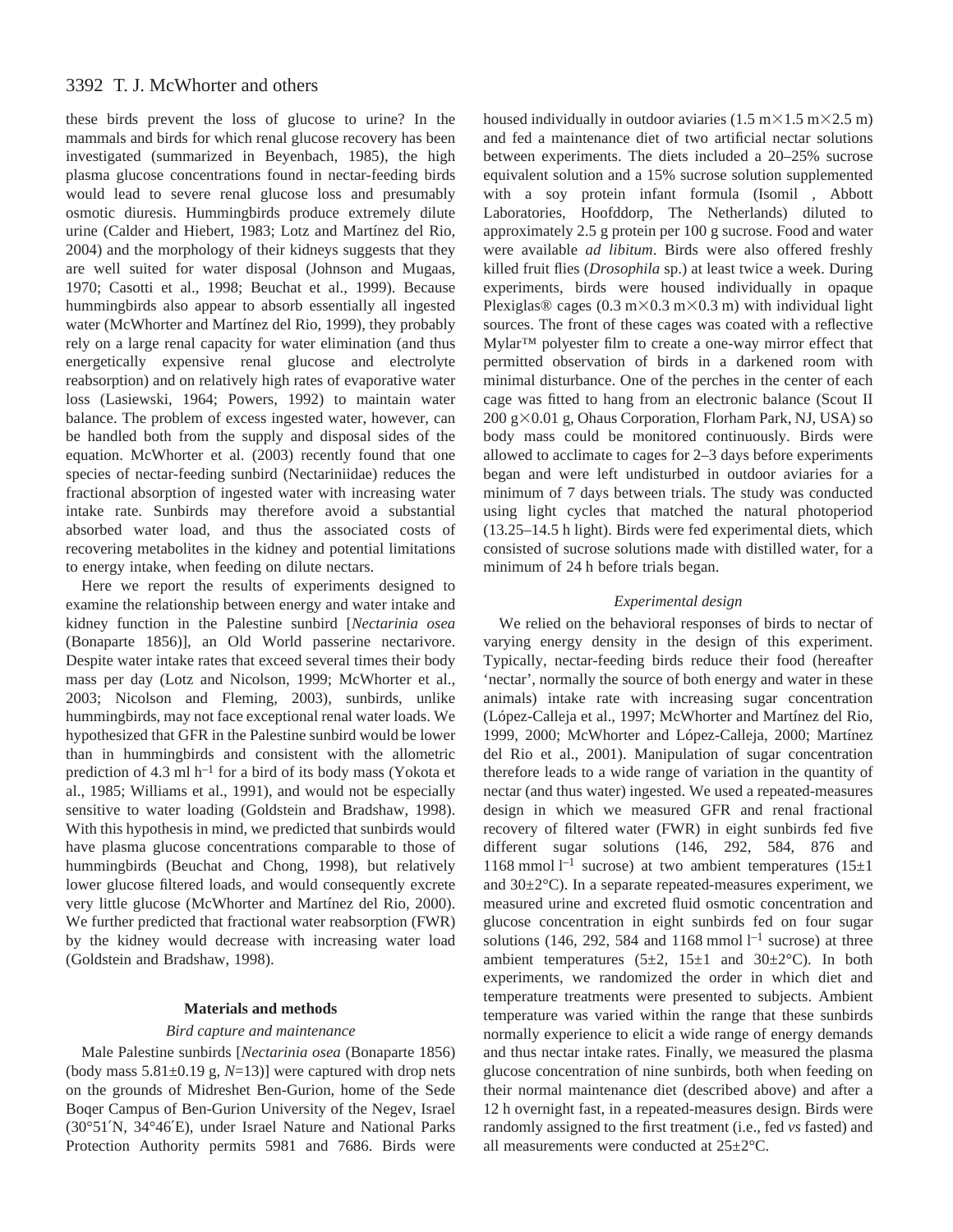# *Estimating GFR and FWR in sunbirds*

GFR was estimated with a single injection of 14C-labeled inulin, using a modification of the slope-intercept method (Hall et al., 1977; Florijn et al., 1994). The only assumption we made in modifying this method was that the rate of marker disappearance from plasma was equal to the rate of appearance in excreta. The concentration of marker would of course be different among plasma, urine and excreta because of reabsorption of filtered water in the kidney and mixing of urine with gut contents in the cloaca. Our method allowed us to measure renal function in unanesthetized, actively feeding birds with minimal disturbance. GFR ( $\mu$ l h<sup>-1</sup>) was estimated as:

$$
GFR = Q_i \times K_{^{14}C} \times A_{i(0)}^{-1}, \qquad (1)
$$

where  $Q_i$  is the quantity of marker injected (disints min<sup>-1</sup>),  $K_{14}$  is the fractional inulin turnover rate (h<sup>-1</sup>), and  $A_{i(0)}$  is the zero-time intercept concentration of marker in plasma (disints min<sup>-1</sup>  $\mu$ l<sup>-1</sup>). Fractional inulin turnover rate was estimated by fitting negative exponential functions (Hall et al., 1977) to the relationship between the concentration of  $^{14}C$  in excreta and time. The slope of the fractional inulin turnover curve was then used to extrapolate the plasma marker concentration of a single blood sample, taken  $2-3h$  after injection, to the zero-time intercept concentration (and thus also estimate the inulin distribution space). This method was used because of the sensitivity of small birds to repeated blood sampling. Fractional recovery of filtered water in the kidney (FWR) was estimated as 1 minus the ratio of marker concentration in plasma  $(P_M)$  to that in urine  $(U_M)$  $(FWR=1-[P_M\times U_M^{-1}]).$ 

## *Experimental measurements*

#### *GFR and FWR measurements*

We injected  $4.63\times10^4$  Bq of inulin-[<sup>14</sup>C]-carboxylic acid (molecular mass 5175±95; Amersham, Piscataway, NJ, USA) in 15 µl of distilled water into the *pectoralis* of each bird approximately 1.5 h after the lights came on. Injection volumes were verified gravimetrically by weighing syringes  $(25 \mu I,$ Hamilton Company, Reno, NV, USA) to  $\pm 0.0001$  g before and after injection. Fresh excreta samples were collected for 2–3 h, after which a ureteral urine sample was collected with a closedended polyethylene cannula (Goldstein and Braun, 1989) and a blood sample (approximately  $50 \mu l$ ) was collected by puncturing the brachial vein. We separated plasma from blood cells before radioisotope analysis. Liquid scintillation cocktail (ACS II, Amersham) was added to all excreta, plasma, urine and injection samples, which were counted correcting for quench and lumex (chemiluminescence) in a Packard Tri-Carb 1600TR Liquid Scintillation Analyzer (Perkin-Elmer Life and Analytical Sciences, Boston, MA, USA).

# *Excreted fluid and ureteral urine glucose and osmotic concentration measurements*

Fresh excreta samples were collected from actively feeding sunbirds over a 30 min period, pooled for each bird separately, and immediately frozen for later analysis. After excreta collection was completed, we captured birds and collected a ureteral urine sample with a closed-end polyethylene cannula (Goldstein and Braun, 1989). We measured the osmotic concentration of the samples using an Osmette II freezing point depression osmometer (Precision Systems Inc., Natick, MA, USA), and glucose concentration using a clinical diagnostic kit (Procedure No. 315, enzymatic determination by the Trinder reaction; Sigma Chemical, St Louis, MO, USA).

#### *Plasma glucose measurements*

We collected blood samples (approximately  $30 \mu l$ ) by puncturing the brachial vein 1 h after the lights came on. Fed birds were allowed to feed normally for 1 h before sampling. Plasma was separated from the blood sample and immediately assayed for glucose concentration as above.

#### *Statistical analysis*

Since relationships between nectar intake rate and sugar concentration in nectar-feeding birds are power functions (López-Calleja et al., 1997; McWhorter and Martínez del Rio, 1999, 2000; McWhorter and López-Calleja, 2000; Martínez del Rio et al., 2001; Nicolson and Fleming, 2003), we determined the effects of temperature and individual bird (subject) on nectar intake rate using linear models of logetransformed intake and sucrose concentration data. Analysis of covariance (ANCOVA) was used on loge-transformed data to compare the slope and intercept of this relationship among experimental temperatures. The relationships between the osmotic and glucose concentrations of ureteral urine and excreted fluid and water intake rate were best described by power functions, so we similarly applied linear models to logetransformed data. We used linear models on untransformed data to assess significance and subject and temperature effects in all other cases. Repeated-measures analysis of variance (RM-ANOVA) was used to assess differences in plasma glucose concentration between fed and fasted birds. All values are presented as means ± S.E.M.

# **Results**

#### *GFR and FWR measurements*

Sunbirds consumed significantly less nectar as sucrose concentration in the diet increased  $(F_{1,27}=382.1, P<0.0001,$  $N=37$ ; Fig. 1B). Nectar intake rate was significantly higher at 15°C than at 30°C (approximately 1.4-fold, averaged for all diet sucrose concentrations;  $F_{1,27}=42.15$ ,  $P<0.0001$ ). There was no significant effect of subject (*F*7,27=2.19, *P*=0.07) on nectar intake rate, so we removed this variable from the model. We described the relationship between nectar intake and sucrose concentration using a power function for each temperature separately (Fig. 1B). The exponents of these relationships were not significantly different from  $-1$  (15 $\degree$ C, *t*=1.87, d.f.=19, *P*>0.05; 30°C, *t*=0.72, d.f.=16, *P*>0.05) or from each other (ANCOVAslopes *F*1,33=2.76, *P*=0.11). Sucrose intake rate was 1.6-fold greater at 15°C than at 30°C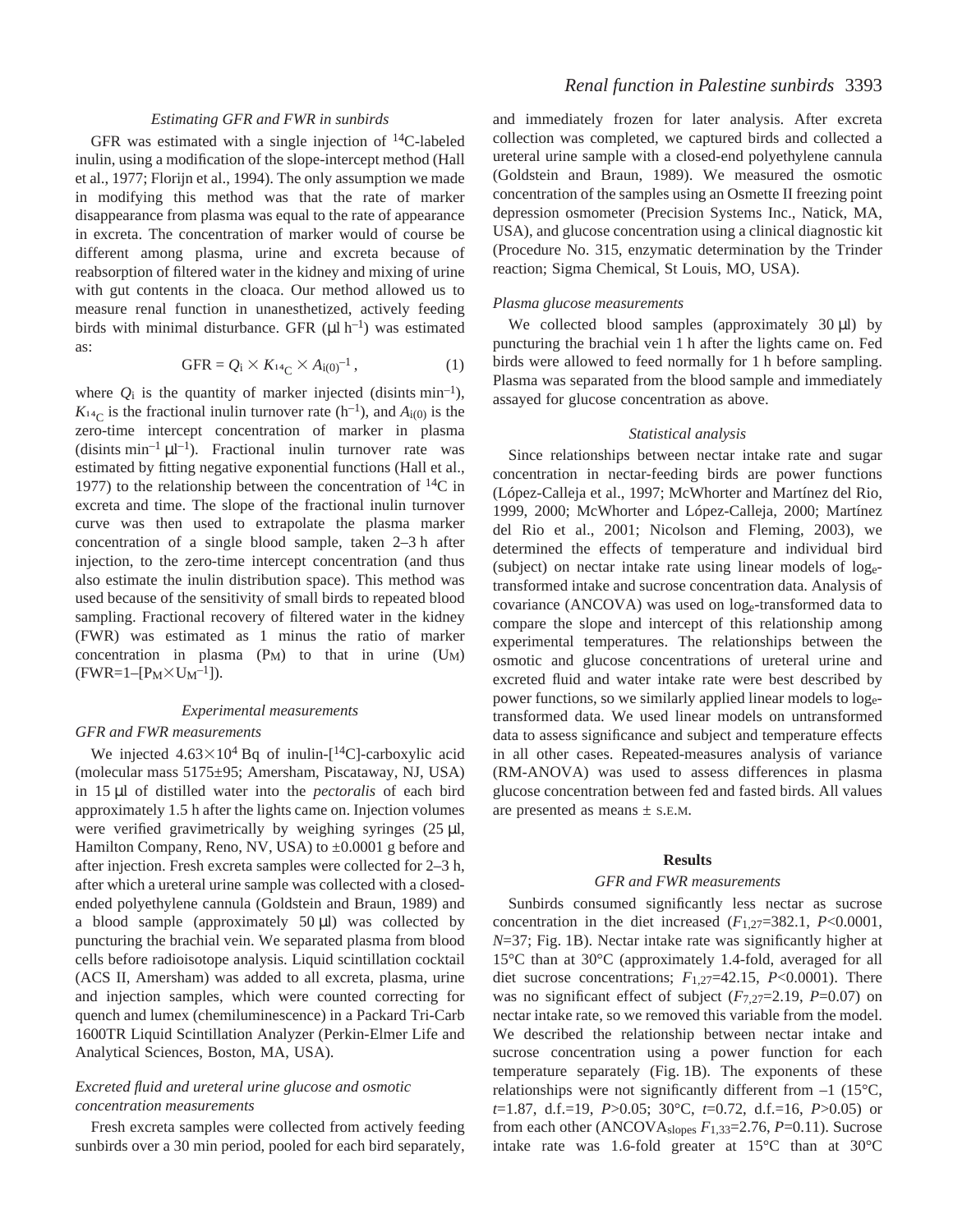

Fig. 1. Palestine sunbirds reduced their nectar intake rates in response to increased sucrose concentration in nectar. Energy intake therefore remained relatively constant at a level that appeared to be dictated by ambient temperature, and hence by thermoregulatory demands. (A) Sucrose intake by sunbirds was not significantly correlated with sucrose concentration in nectar, despite nectar intake rates that varied 7.2-fold (for 30°C; filled circles) to 9.5-fold (for 15°C; open circles) between the lowest and the highest sucrose concentrations. Sucrose intake was 1.6 times greater at 15°C than at 30°C, averaging  $119.45\pm5.08$  mg h<sup>-1</sup> (27.76 $\pm1.18$  kJ day<sup>-1</sup>) at 15°C and 75.28 $\pm$ 5.17 mg h<sup>-1</sup> (17.49 $\pm$ 1.2 kJ day<sup>-1</sup>) at 30°C. (B) Sunbirds consumed significantly less nectar as dietary sucrose concentration increased. Nectar intake rate was significantly higher at 15°C than at 30°C. We described the relationship between nectar intake and sucrose concentration using a power function for each temperature separately (15°C, *y*=313.24*x*–1.11, *r*2=0.95; 30°C, *y*=224.63*x*–0.93,  $r^2$ =0.87). The exponents of these relationships were not significantly different from –1. When feeding on the most dilute sucrose solution  $(0.146 \text{ mol } l^{-1})$ , sunbirds consumed between 4 and 6 times their body mass in nectar in 14 h of daylight, depending on ambient temperature. Note that both axes in B and the *x*-axis of A are logarithmic scales.

 $(F_{1,27}=42.59, P<0.0001)$ , but was not correlated with dietary sucrose concentration  $(F_{1,27}=2.13, P=0.16)$ . Hence, although nectar, and thus water, intake rate varied from 7.2- to 9.5-fold (for 30°C and 15°C, respectively) between the lowest and the highest sucrose concentrations, sunbirds did not increase their sucrose intake significantly with increasing sucrose concentration (Fig. 1A). Sucrose intake averaged 119.45±5.08 mg h<sup>-1</sup>  $(27.76\pm1.18 \text{ kJ day}^{-1})$  at 15°C and 75.28 $\pm$ 5.17 mg h<sup>-1</sup> (17.49 $\pm$ 1.2 kJ day<sup>-1</sup>) at 30°C. When feeding on  $0.146$  mol  $l^{-1}$  sucrose solutions, sunbirds consumed between 4 and 6 times their body mass in nectar in 14 h of daylight, depending on temperature.

The relationships between the concentration of 14C-labeled

inulin in excreta (disints  $min^{-1} \mu l^{-1}$ ) and time were well described by negative exponential functions  $(r^2=0.61-0.99)$ ,  $N=37$ ). The decline in the concentration of <sup>14</sup>C-labeled inulin in excreta with time therefore followed one-compartment, firstorder kinetics (Fig. 2). Fractional inulin turnover rate  $(K_{14}C)$ was significantly higher at  $30^{\circ}$ C (1.816±0.098 h<sup>-1</sup>) than at 15°C (1.513±0.085·h–1, ANOVA *F*1,35=5.45, *P*=0.025). Inulin distribution space estimated by the intercept method ranged from 19.14 to 23.49% of body mass (21.11±0.57%, *N*=8; multiple estimates for individual subjects averaged).

Glomerular filtration rate (GFR) in Palestine sunbirds ranged from 820.7 to 3597.31  $\mu$ l h<sup>-1</sup> (1976.22±91.95  $\mu$ l h<sup>-1</sup>, *N*=37; Fig. 3). There was a significant effect of temperature (F1,34=9.7, *P*=0.004) and water intake rate (*F*1,34=8.47, *P*=0.006) on GFR, but no significant effect of subject  $(F_{7,27}=1.99, P=0.11)$ , so we removed the latter variable from the model. To examine the effects of water intake independently of temperature, we constructed separate linear models for measurements at each temperature. GFR was correlated with water intake rate at  $15^{\circ}$ C (*y*=0.37*x*+1435.8, *r*2=0.3, *F*1,18=7.56, *P*=0.013), but not at 30°C (*F*1,15=0.91, *P*=0.36). Mean GFR was significantly higher at the higher temperature (1792.4±129.78 *vs* 2192.48±111.65 µl h<sup>-1</sup> for 15 and 30°C, respectively; ANCOVAtemperature *F*1,34=9.7, *P*=0.004).

Fractional water reabsorption (FWR) in the kidney ranged from 0.64 to 0.98 (0.82±0.02, *N*=29) and decreased significantly with water intake rate as predicted  $(F_{1,19}=6.65,$ *P*=0.018; Fig. 4). Because there were no significant effects of subject  $(F_{7,19}=1.21, P=0.34)$  or temperature  $(F_{1,19}=0.08,$ *P*=0.77), we removed these variables from the model and



Fig. 2. The relationships between the concentration of  $^{14}$ C-labeled inulin in excreta (disints  $min^{-1} \mu l^{-1}$ ) and time were well described by exponential functions  $(r^2=0.61-0.99, N=37)$ . The decline in the concentration of 14C-labeled inulin in excreta with time therefore followed one-compartment, first-order kinetics. Data are shown here for two individuals and were semi-loge transformed for clarity. Analysis was performed on untransformed data (Motulsky and Ransnas, 1987).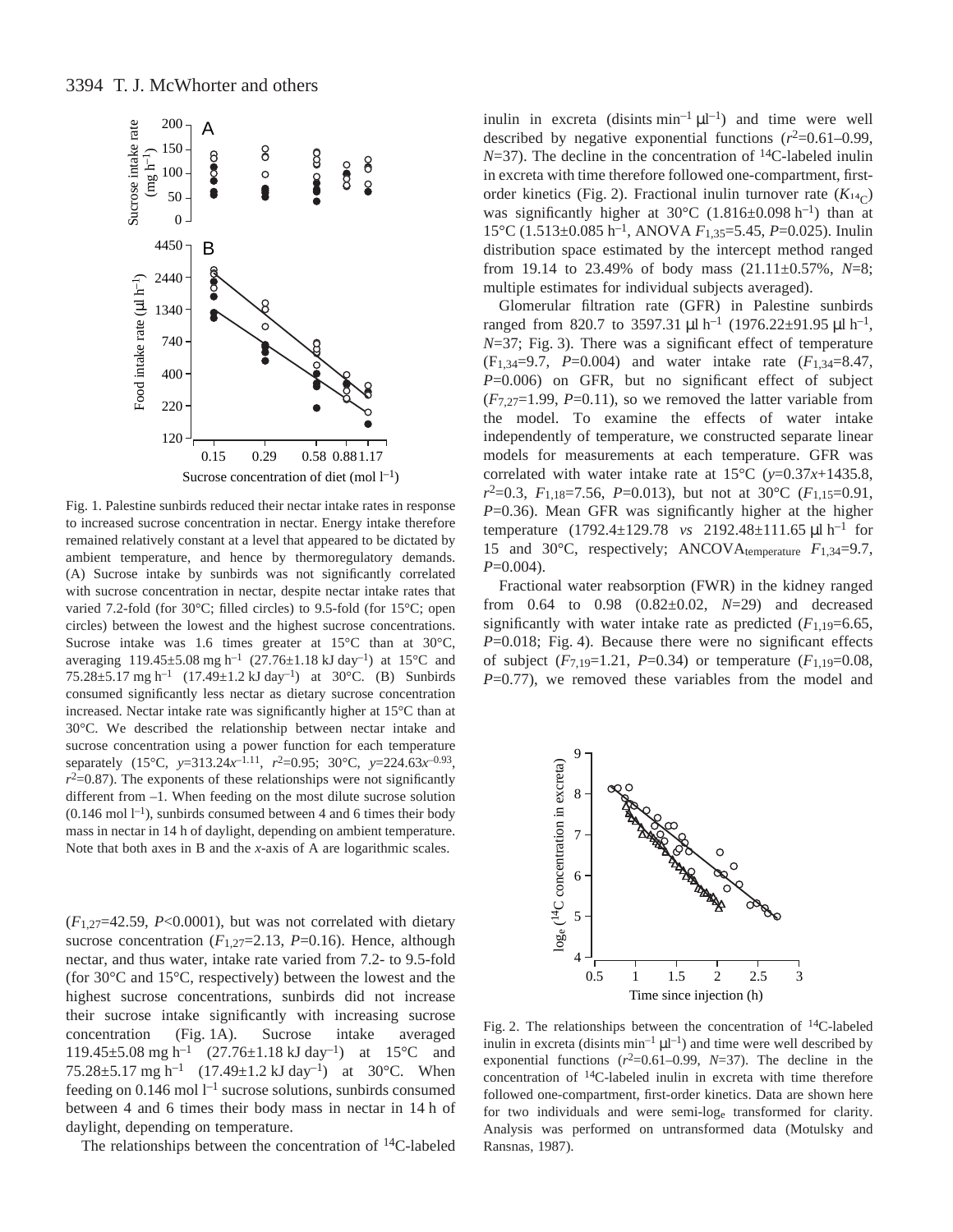estimated a common relationship between FWR and water intake rate ( $y=-1.6\times10^{-4}x+0.91$ ,  $r^2=0.34$ ).

# *Excreted fluid and ureteral urine glucose and osmotic concentration measurements*

Osmotic concentration declined significantly with increasing water intake rate  $(F_{1,40} = 48.36, P < 0.0001)$ , and was significantly greater in ureteral urine than in excreted fluid  $(F_{1,31}=57.91, P<0.0001; Fig. 5B)$ . Since there were no effects of subject (*F*9,31=0.91, *P*=0.53) or temperature (*F*2,31=1.72, *P*=0.2), we removed these variables from the model. We described the relationship between osmotic concentration and



Fig. 3. Glomerular filtration rate (GFR) as a function of rate of water intake and ambient temperature in Palestine sunbirds. GFR ranged from 820.7 to 3597.31  $\mu$ l h<sup>-1</sup> and was correlated with water intake rate at 15°C (open circles; *y*=0.37*x*+1435.8,  $r^2$ =0.3), but not at 30°C (filled circles). Mean GFR was significantly higher at the higher temperature  $(1792.4 \pm 129.78$  *vs* 2192.48 $\pm$ 111.65  $\mu$ l h<sup>-1</sup> for 15 and 30°C, respectively).



Fig. 4. Fractional water reabsorption (FWR) in the kidney ranged from  $0.64$  to  $0.98$   $(0.82 \pm 0.02, N = 29)$  and decreased significantly with water intake rate as predicted  $(y=-1.6\times10^{-4}x+0.91, r^2=0.34)$ . There was no significant effect of ambient temperature (15°C, open circles; 30°C, filled circles) on FWR as a function of water intake rate.

water intake rate using separate power functions for ureteral urine and excreted fluid  $(y=18045.61x^{-0.82}, r^2=0.49,$ *F*1,11=10.47, *P*=0.008, *N*=13, and *y*=1101.14*x*-0.57, *r*2=0.65, *F*<sub>1,28</sub>=51.1, *P*<0,0001, *N*=32, respectively; Fig. 5B). Ureteral urine osmotic concentration ranged from 14.96 to



Fig. 5. Glucose and osmotic concentrations in excreted fluid and ureteral urine of Palestine sunbirds varied with rate of water intake. (A) Glucose concentration declined significantly with increasing water intake rate, and was significantly higher in ureteral urine (open squares) than in excreted fluid (filled diamonds). Glucose concentration was not significantly correlated with water intake rate when ureteral urine data were considered separately, probably because of small sample size, particularly at higher rates of water intake. The relationship between glucose concentration in excreted fluid and rate of water intake was adequately described by a power function ( $y=26.18x^{-0.62}$ ,  $r^2=0.4$ ,  $N=31$ ). Glucose concentration in ureteral urine ranged from 0.28 to 10.39 mmol  $l^{-1}$  (2.97 $\pm$ 1.05, N=11), and that in excreted fluid ranged from  $0.12$  to  $3.52$  mmol  $l<sup>-1</sup>$ (0.6±0.12, *N*=31). (B) Osmotic concentration declined significantly with increasing water intake rate, and was significantly greater in ureteral urine than in excreted fluid. We described the relationship between osmotic concentration and water intake rate using separate power functions for ureteral urine and excreted fluid  $(y=18045.61x^{-0.82}, r^2=0.49, N=13, \text{ and } y=1101.14x^{-0.57}, r^2=0.65,$ *N*=32, respectively). Osmotic concentration of ureteral urine ranged from 14.96 to 329 mOsm kg<sup>-1</sup> (115.5±25.28, *N*=13), and that of excreted fluid ranged from 12.33 to 95 mOsm  $kg^{-1}$  (30.82 $\pm$ 3.82, *N*=32). Note that the scales of all axes are logarithmic.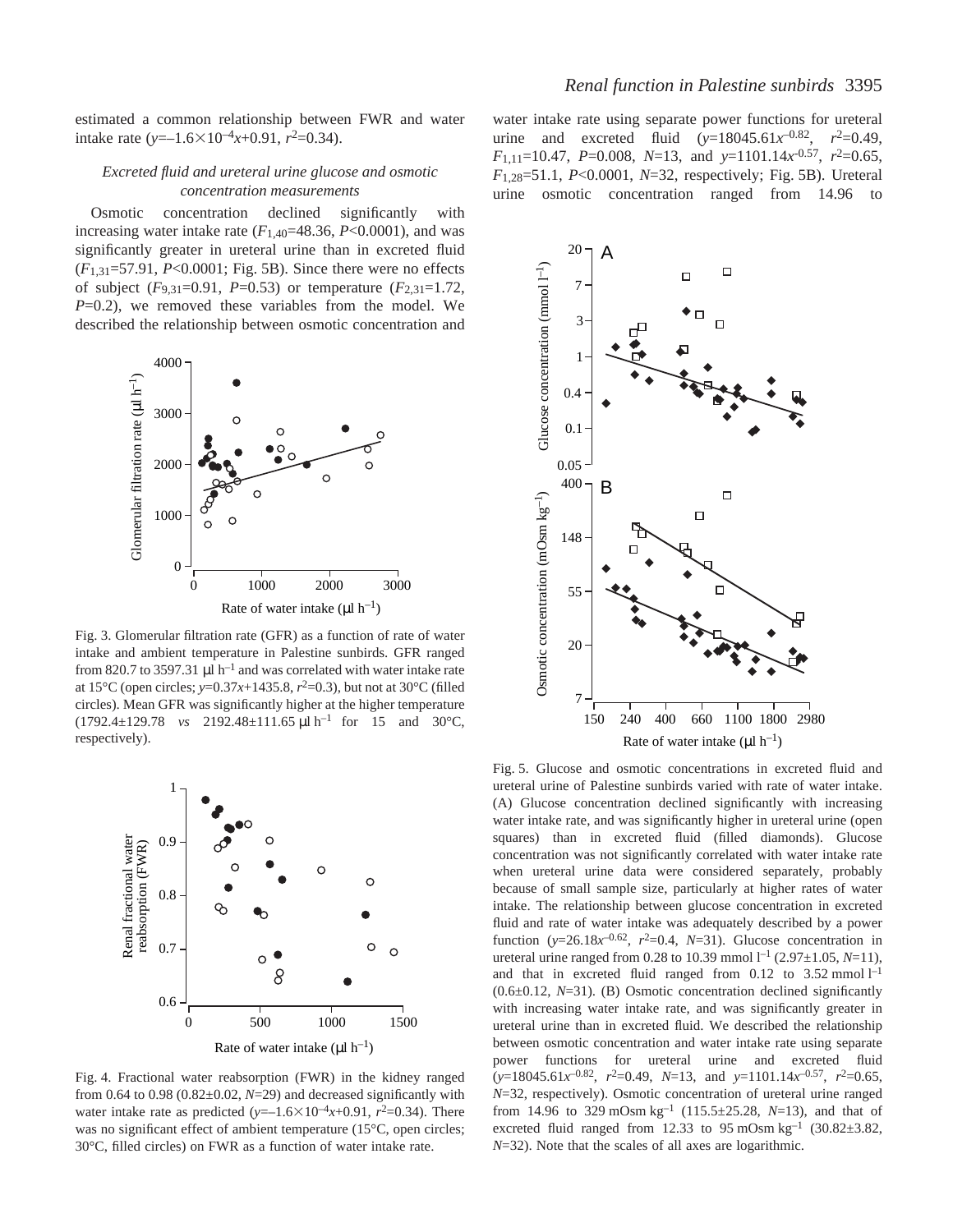329 mOsm  $kg^{-1}$  (115.5±25.28, *N*=13), and that of excreted fluid ranged from 12.33 to 95 mOsm  $kg^{-1}$  (30.82 $\pm$ 3.82, *N*=32).

Glucose concentration declined significantly with increasing water intake rate  $(F_{1,37}=13.47, P=0.0008)$ , and was significantly higher in ureteral urine than in excreted fluid  $(F_{1,28}=17.1, P<0.0003;$  Fig. 5A). There were no effects of subject (*F*9,28=0.9, *P*=0.54) or temperature (*F*2,28=2.21, *P*=0.13), so we removed these variables from the model. Glucose concentration was not significantly correlated with water intake rate when ureteral urine data were considered separately  $(F_{1,9}=0.67, P=0.43, N=11)$ , probably because of small sample size, particularly at higher rates of water intake. The relationship between glucose concentration and water intake rate in excreted fluid was adequately described by a power function (*y*=26.18*x*–0.62, *r*2=0.4, *F*1,27=8.21, *P*=0.008, *N*=31; Fig. 5A). Glucose concentration in ureteral urine ranged from 0.28 to 10.39 mmol<sup> $1^{-1}$ </sup> (2.97 $\pm$ 1.05, N=11), and that in excreted fluid ranged from 0.12 to 3.52 mmol  $l^{-1}$  (0.6 $\pm$ 0.12, *N*=31).

## *Plasma glucose measurements*

Plasma glucose concentration was significantly greater in fed  $(28.18\pm0.68 \text{ mmol l}^{-1})$  than in fasted sunbirds  $(16.08 \pm 0.75 \text{ mmol l}^{-1}; F_{1,7} = 335.44, P < 0.0001, N = 8).$ 

#### **Discussion**

The behavioral response of sunbirds to changes in nectar energy density allowed us to explore their physiological responses to a wide range of ingested water loads. Sunbirds maintained constant rates of energy intake despite water intake rates that varied as much as 9.5-fold between the lowest and highest sucrose concentrations (Fig. 1). They consumed between 4 and 6 times their body mass in nectar per day when feeding on dilute sucrose solutions, depending on ambient temperature. Such phenomenal water ingestion rates would lead to pathological consequences in many terrestrial vertebrates (Lumeij and Westerhof, 1988; Gebel et al., 1989; Gevaert et al., 1991; de Leon et al., 1994), yet sunbirds were able to compensate for varying nectar energy density and increased thermoregulatory energy demands with no apparent difficulty. Our results suggest that water processing does not limit energy intake in Palestine sunbirds within the range we tested.

In general, the data support our predictions. Glomerular filtration rate was lower than expected (46% of the value predicted based on body mass; Yokota et al., 1985; Williams et al., 1991; however, these allometric predictions are based on larger, usually anesthetized birds and therefore may well not extrapolate to small unanesthetized birds), and was not exceptionally sensitive to water loading (Fig. 3). When standardized to metabolic body mass  $(kg^{0.75})$ , mean GFR in Palestine sunbirds  $(93.91 \pm 4.37 \text{ ml kg}^{-0.75} \text{ h}^{-1})$  was approximately 60% and 75% of that in two species of hummingbirds (see below). Plasma glucose concentrations were high and varied 1.8-fold between fasted and fed sunbirds,

but because GFR was low, glucose filtered load also remained relatively low (0.056 mmol  $h^{-1}$  in fed birds). Essentially the entire glucose filtered load (98%) was recovered by the kidneys. Renal fractional water reabsorption decreased from 0.98 to 0.64 with increasing water load (Fig. 4), comparable to observations in nectar-feeding red wattlebirds (*Anthochaera carunculata*; Goldstein and Bradshaw, 1998). The fraction of ingested water absorbed by Palestine sunbirds decreases with water intake rate (McWhorter et al., 2003), however, so their low GFR and high proportional renal recovery of glucose is not surprising. They deal with the problem of water overingestion by not absorbing all the water that they consume, rather than by absorbing it and then filtering it in the kidney. In this discussion, we explore the consequences of these adaptations to high water loads for the simultaneous maintenance of water and energy balance. We posit that the energetic cost of recovering filtered metabolites, and the potential for these processes to limit energy intake, are much lower in sunbirds than in hummingbirds (Nicolson and Fleming, 2003).

Water ingestion and subsequent absorption in intestine has the potential to constrain an animal's energy intake rate by exceeding its capacity for water disposal (McWhorter and Martínez del Rio, 1999; Martínez del Rio et al., 2001). Water loads (preformed water in nectar plus metabolic water) greater than the sum of evaporative water loss and maximum renal water elimination (GFR minus a minimum fractional water reabsorption necessary to retain filtered metabolites) will overwhelm osmoregulatory processes and lead to water intoxication unless the animal decreases nectar intake. Nectar intake by sunbirds in this study increased with no detectable plateau as diet sucrose concentration and ambient temperature decreased (Fig. 1). Indeed, the slopes of the relationships between nectar intake and diet sugar concentration at both 15°C and 30°C were not significantly different from –1, indicating that birds were compensating completely for changes in nectar energy density (Martínez del Rio et al., 2001). In addition, the 1.6-fold higher average sucrose intake rate observed at 15°C corresponds almost exactly to the 1.5 fold increase in metabolic rate observed in Palestine sunbirds between ambient temperatures of 15°C and 30°C in the laboratory (C. Hambly, B. Pinshow, E. J. Harper and J. R. Speakman, unpublished data). The sugar concentrations in the diets used in this study span the range of sugar concentrations found in the nectar of bird-pollinated plants (Pyke and Waser, 1981; Gryj et al., 1990; Stiles and Freeman, 1993). Our results suggest, therefore, that water processing does not limit energy intake in Palestine sunbirds over the range of sugar concentrations that they encounter naturally.

McWhorter et al. (2003) found that the fraction of ingested water absorbed (*fw*) by Palestine sunbirds decreased from 100% to 36% with increasing water intake rate  $(V<sub>I</sub>)$ . In addition, Goldstein and Bradshaw (1998) found evidence suggesting that dietary water was not completely absorbed from the gut of nectar-feeding red wattlebirds under conditions of high water intake. Therefore, in spite of water intake rates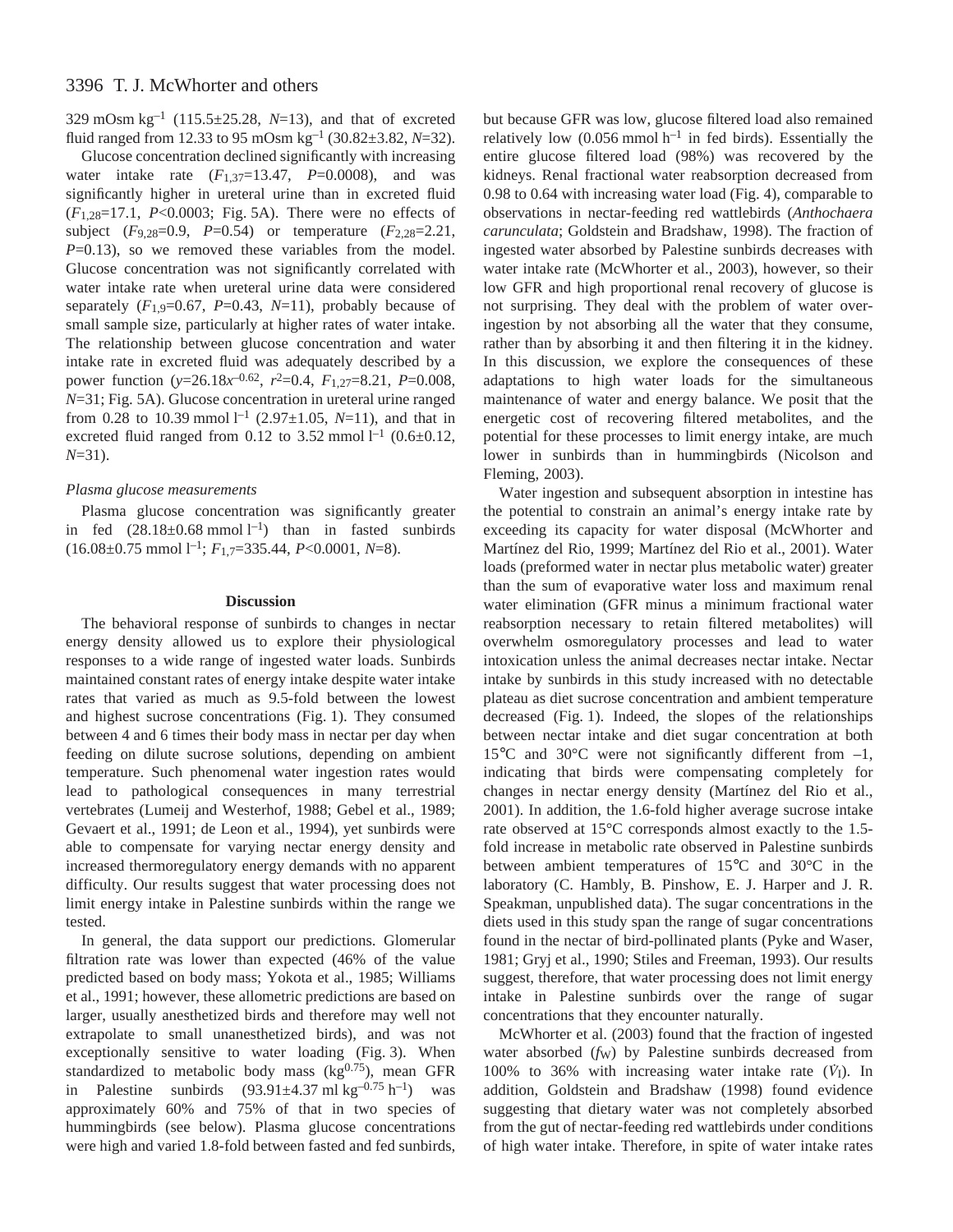that exceed several times their body mass per day (Lotz and Nicolson, 1999; McWhorter et al., 2003; Nicolson and Fleming, 2003), Palestine sunbirds may not face exceptional renal water loads when feeding on dilute nectars. In Fig. 6 we compare water intake rate, estimated water load and urine flow rate  $[GFR-(GFR\times FWR)]$  as a function of diet sucrose concentration for birds in this study (data for both temperatures combined). Water load was estimated as water absorption rate  $[f_W \times \dot{V}_I]$ , where  $f_W = 0.36 + (56.93 \times \dot{V}_I^{-1})$ ; McWhorter et al., 2003] plus metabolic water production (estimated based on sucrose assimilation rate, assuming carbohydrate catabolism). Estimated water load increases much more slowly with decreasing sucrose concentration in nectar than does water intake rate, and roughly parallels urine flow rate. The difference between water load and urine flow rate represents water lost by evaporation (approximately 30% of water load). The ability of Palestine sunbirds to modulate the absorption of preformed water in nectar substantially reduces the water load that must subsequently be eliminated by the kidney.

Excreted fluid glucose concentrations are comparably low in Palestine sunbirds  $(0.6 \pm 0.12 \text{ mmol l}^{-1})$  and broad-tailed hummingbirds (Selasphorus platycercus; 1.3±0.6 mmol l<sup>-1</sup>; McWhorter and Martínez del Rio, 2000). Does renal glucose processing and conservation differ between sunbirds and hummingbirds? Glucose filtered loads in Palestine sunbirds were relatively low  $(0.056 \text{ mmol h}^{-1})$  in fed birds) in spite of plasma glucose concentrations similar to those of hummingbirds (Beuchat and Chong, 1998). GFR data are available for two species of hummingbirds: *Calypte anna*,



Fig. 6. Water intake rate, estimated water load (ingested water that is absorbed in the gastrointestinal tract plus metabolic water) and urine flow rate as functions of diet sucrose concentration in Palestine sunbirds. Estimated water load increases much more slowly with decreasing diet sucrose concentration than does water intake rate, and roughly parallels urine flow rate. The ability of sunbirds to modulate the absorption of preformed water in nectar substantially reduces the water load that must subsequently be eliminated by the kidney. Data for both temperatures were combined; see text for an explanation of how variables were estimated. No inferential statistics were performed on estimated water loads.

body mass 5.1 g, GFR 2.4 ml h<sup>-1</sup> (125.76 ml kg<sup>-0.75</sup> h<sup>-1</sup>; S. Medler, unpublished data), and *Selasphorus platycercus*, body mass 3.6 g, GFR 2.3 ml h<sup>-1</sup> (156.5 ml kg<sup>-0.75</sup> h<sup>-1</sup>; B. Hartman-Bakken, T. J. McWhorter, E. Tsahar and C. Martínez del Rio, unpublished data). Assuming an average plasma glucose concentration of 35 mmol  $l^{-1}$  in fed hummingbirds (based on measurements in three species; Beuchat and Chong, 1998), the predicted glucose filtered load would be 0.084 and  $0.081$  mmol h<sup>-1</sup> for *C. anna* and *S. platycercus*, respectively, or about 1.5-fold that of the larger sunbird. The glucose filtered load that must be recovered by the kidneys of Palestine sunbirds is 1.9- to 2.4-fold lower than that estimated for hummingbirds when standardized to metabolic body mass  $(2.26 \text{ vs } 4.4 \text{ and } 5.47 \text{ mmol h}^{-1} \text{ kg}^{-0.75} \text{ for } C. \text{ anna and}$ *S. platycercus*, respectively). Although excreta and urine concentrations of other metabolites (e.g. amino acids) and electrolytes were not measured in this study, the above argument may be applied to them as well. The ability of sunbirds to modulate their absorbed water load may therefore resolve the potential conflicts between eliminating excess water and metabolic by-products while retaining electrolytes, metabolites and energy (Yokota et al., 1985).

Palestine sunbirds rely on the integrated functioning of two organ systems to maintain water balance in spite of highly variable and often extremely high water intake rates: (1) fractional absorption of dietary water is modulated in the gastrointestinal tract (McWhorter et al., 2003) and (2) FWR is modulated by the kidney. GFR in sunbirds appears to be relatively insensitive to water loading. Similarly, Goldstein and Bradshaw (1998) concluded that changes in urine flow rate in nectar-feeding red wattlebirds were more closely related to modulation of renal FWR than to changes in GFR. The correlation between GFR and water intake rate at 15°C but not at 30°C suggests that GFR in sunbirds is more sensitive to water loading at low ambient temperatures (Fig. 3). Estimated water load (absorbed plus metabolic water) was higher at 15°C, so this is not surprising. However the significantly higher mean GFR at 30°C (at least at low rates of water intake) is perplexing. It is possible that evaporative water loss was higher at 15°C because of increased metabolic demands (Powers, 1992; Williams, 1996) and thus that GFR was modulated in response to water deficit when birds were feeding on concentrated sucrose solutions (Williams et al., 1991). The observed decrease in ureteral urine osmotic concentration with increasing water intake (Fig. 5B) supports our contention that modulation of renal FWR, rather than of GFR, determines renal water elimination in sunbirds. The low osmotic and glucose concentrations of excreted fluid relative to ureteral urine (Fig. 5) support the idea that sunbirds are relying on modulation of ingested water absorption in their gastrointestinal tract to reduce renal water loads, although this could also result from post-renal modification of urine (Braun, 1999). Sunbirds and hummingbirds lose exceptionally small amounts of glucose and electrolytes in excreted fluid (McWhorter and Martínez del Rio, 2000; Lotz and Martínez del Rio, 2004). We posit that the energetic cost of recovering